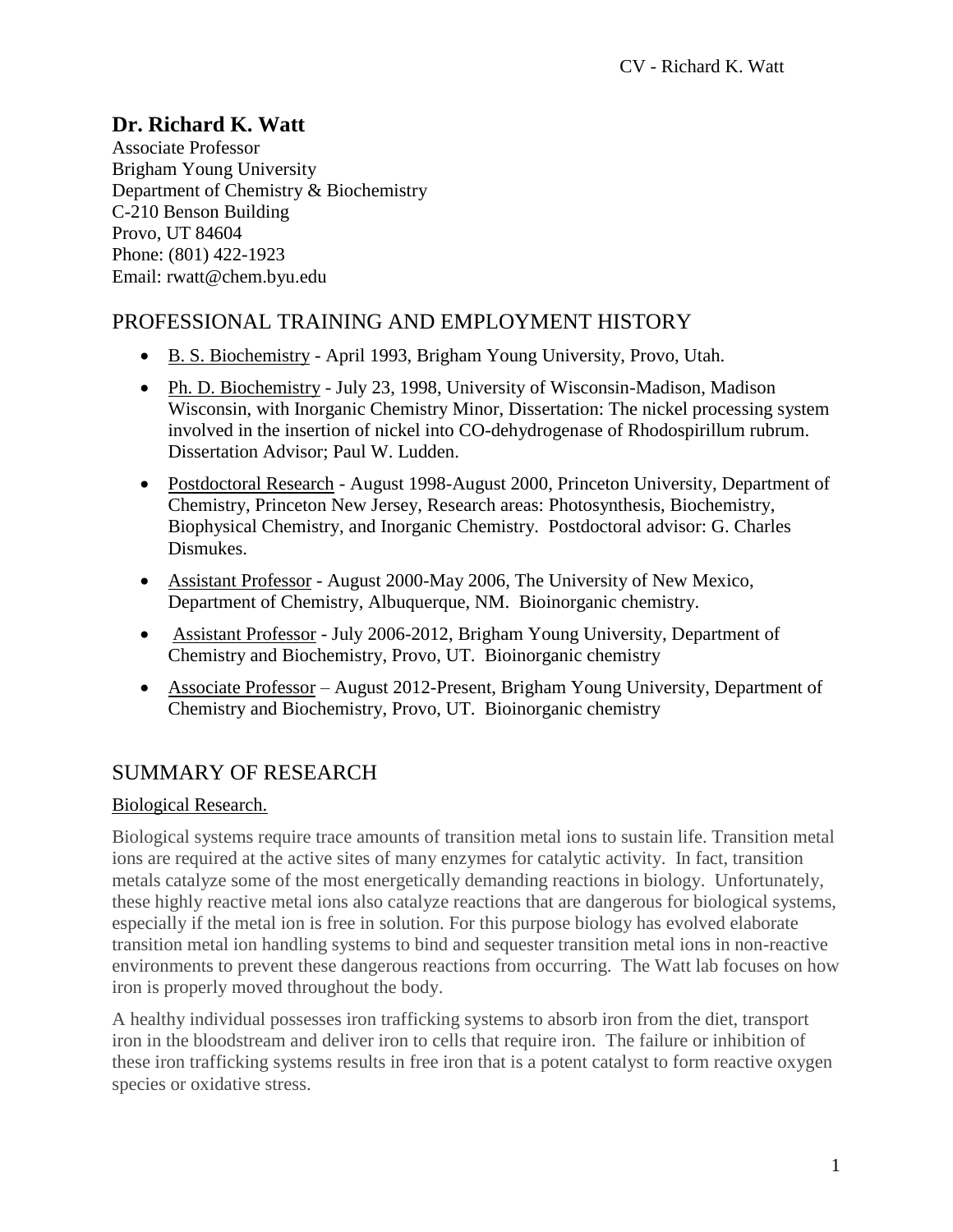The Watt lab studies diseases where iron trafficking is disrupted and oxidative stress is elevated. Such conditions include Alzheimer's disease, Parkinson's disease, kidney disease, Diabetes along with other conditions.

#### **Anemia of Chronic Inflammation Caused by Hepcidin.**

Hepcidin is an iron regulatory hormone induced by inflammation that degrades the iron transport protein ferroportin. Hepcidin causes a condition known as anemia of chronic inflammation. Ferroportin is required to transport iron into the bloodstream from the intestinal cells that absorb iron from the diet. Ferroportin also exports iron from the liver, and spleen into the bloodstream where transferrin binds iron and delivers iron to the bone marrow for red blood cell synthesis. The Watt lab has identified hepcidin inhibitors that prevent hepcidin production and stabilize ferroportin. Studies in rats show that iron delivery to the bone marrow is restored using these hepcidin inhibitors

#### **Inhibitors of Iron Binding Proteins**

The Watt lab has focused on metabolites that build up in diseases with oxidative stress. We identified metabolites that disrupt iron loading into ferritin and transferrin. In Chronic kidney disease, serum phosphate levels increase because the kidneys are not properly filtering phosphate from the bloodstream. We demonstrated that elevated phosphate inhibits iron loading into ferritin and transferrin by forming insoluble iron phosphate complexes. We are now focusing on other elevated metabolites to determine if they also disrupt normal iron loading or release of iron from ferritin or transferrin.

#### **Alzheimer's Disease**

Iron dysregulation is intimately connected to Alzheimer's disease (AD) but the direct connections are not clear. A new hypothesis relating to homocysteine disrupting iron loading into ferritin might explain the elevated cytosolic iron and oxidative stress. The inability to load iron into ferritin results in elevated cytosolic iron which upregulates expression of the Amyloid Precursor Protein (APP). Homocysteine also inhibits the phosphatase that dephosphorylates tau leading to elevated hyper-phosphorylated tau and tau tangles. In collaboration with Dr. Jonathan Wisco in the BYU PDBio department, we are testing this hypothesis.

#### **Diagnostics**

For each of the situations outlined above, we are developing point of care diagnostic methods to evaluate known biomarkers. The goals of the diagnostics research are two-fold. First, we are modifying and developing new methods related to antibody detection methods to provide increased sensitivity for this type of analysis. We also focus on particular biomarkers that give diagnostic information to aid clinical practitioners identify the most beneficial and effective treatment.

## **Materials Research.**

*Artificial Photosynthesis.* The iron mineral core of ferritin has been characterized as ferrihydrite, hematite and magnetite. Such minerals possess semi-conductor properties. The protein shell of ferritin allows these semi-conductors to be soluble in aqueous solutions and provides a unique nano-cage for solution phase catalysis. Ferritin is photo chemically active and can photo-oxidize organic molecules and store the high-energy electrons in the conduction band of the mineral, making a stable electron donor. Our laboratory has used ferritin to photo-reduce metal cations to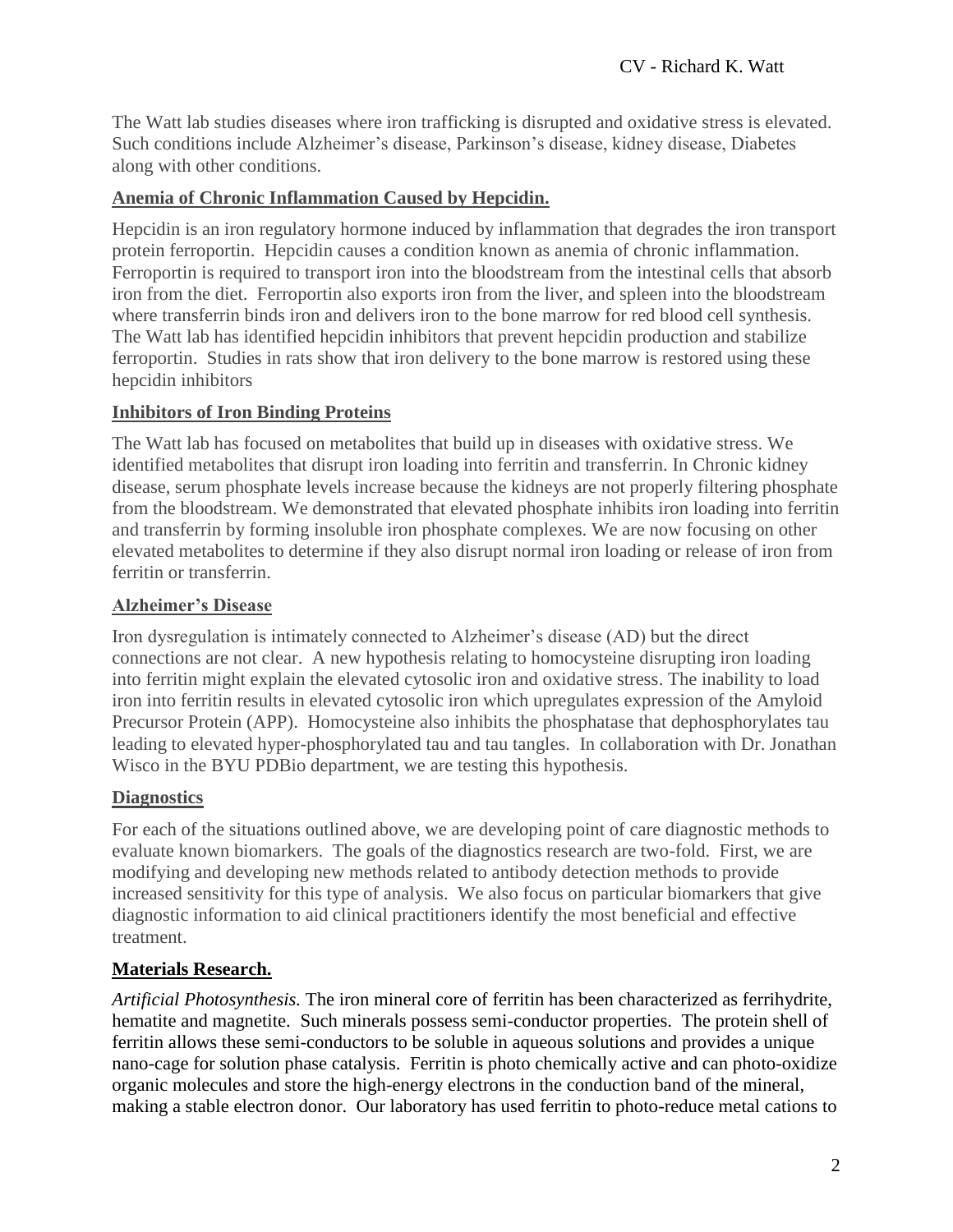form ~10 nm nanoparticles of gold, platinum, palladium and silver. We are expanding this initial work to study electron donors, photo-catalysts inside ferritin and electron acceptors. Carboxylates, aldehydes, alcohols, amines and sulfur containing molecules act as electron donors for the ferritin photo-oxidation reaction (source of electrons as fuel). In addition, we are examining ferritin with different mineral cores as photo-catalysts to determine if they are more efficient catalysts and if they utilize different wavelengths of light. Active catalysts inside ferritin include metal oxides of Fe, Fe and phosphate, Mn and Co. Finally we have attached ferritin to electrodes and successfully used the electrode as an electron acceptor to store the harvested electrons.

# PUBLICATIONS

#### Articles in Refereed Journals:

- 1. Watt, R. K., Frankel, R. B., Watt, G. D., Redox Reactions of Apo Mammalian Ferritin, (1992) Biochemistry 31, 9673-9679.
- 2. Heqing, H., Watt, R. K., Frankel, R. B., Watt, G. D., Role of Phosphate in Fe2+ Binding to Horse Spleen Holoferritin, (1993) Biochemistry 32, 1681-1687.
- 3. Watt, R. K., Ludden, P. W., The Identification, Purification and Characterization of CooJ: A Nickel-Binding Protein that is Co-Regulated with the Nickel-Containing CO-Dehydrogenase from Rhodospirillum rubrum, (1998) J. Biol. Chem. 273, 10010-10025.
- 4. Johnson, J. L., Cannon, M., Watt, R. K., Frankel, R. B., Watt, G. D., Forming the phosphate layer in reconstituted horse spleen ferritin and the role of phosphate in promoting core surface redox reactions, (1999) Biochemistry, 38, 6706-6713.
- 5. Watt, R. K., Ludden, P. W., Nickel Transport in Rhodospirillum rubrum (1999) The Journal of Bacteriology 181, 4554-4560.
- 6. Büchel, C., Barber, J., Ananyev, G., Eshaghi, S., Watt, R., Dismukes, C., Photoassembly of the manganese cluster and oxygen evolution from monomeric and dimeric CP47 reaction centre photosystem II complexes, (1999) Proc. Natl. Acad. Sci. 96, 14288- 14293.
- 7. Watt, R. K., Ludden, P. W., Nickel Binding Proteins. Cellular and Molecular Life Sciences (1999) 56, 604-625.
- 8. Song, Y. J., Challa, S. R., Medforth, C, J., Qiu, Y., Watt, R.K., Pena, D., Miller, J.E., van Swol, F. Shelnutt, J.A., Synthesis of peptide-nanotube platinum-nanoparticle composites. Chemical Communications; (2004), no.9, p.1044-1045.
- 9. Polanams, J., Ray, A. D., Watt R. K., Nanophase Iron Phosphate, Iron Arsenate, Iron Vanadate and Iron Molybdate Minerals Synthesized within the Protein Cage of Ferritin, Inorganic Chemistry, (2005) 44, 3204-3209.
- 10. Cutler, C., Bravo, A., Ray, A. D., Watt, R. K., Iron Loading into Ferritin can be Stimulated or Inhibited by the Presence of Cations and Anions: A Specific Role for Phosphate. Journal of Inorganic Biochemistry, (2005) 99, 2270-2275.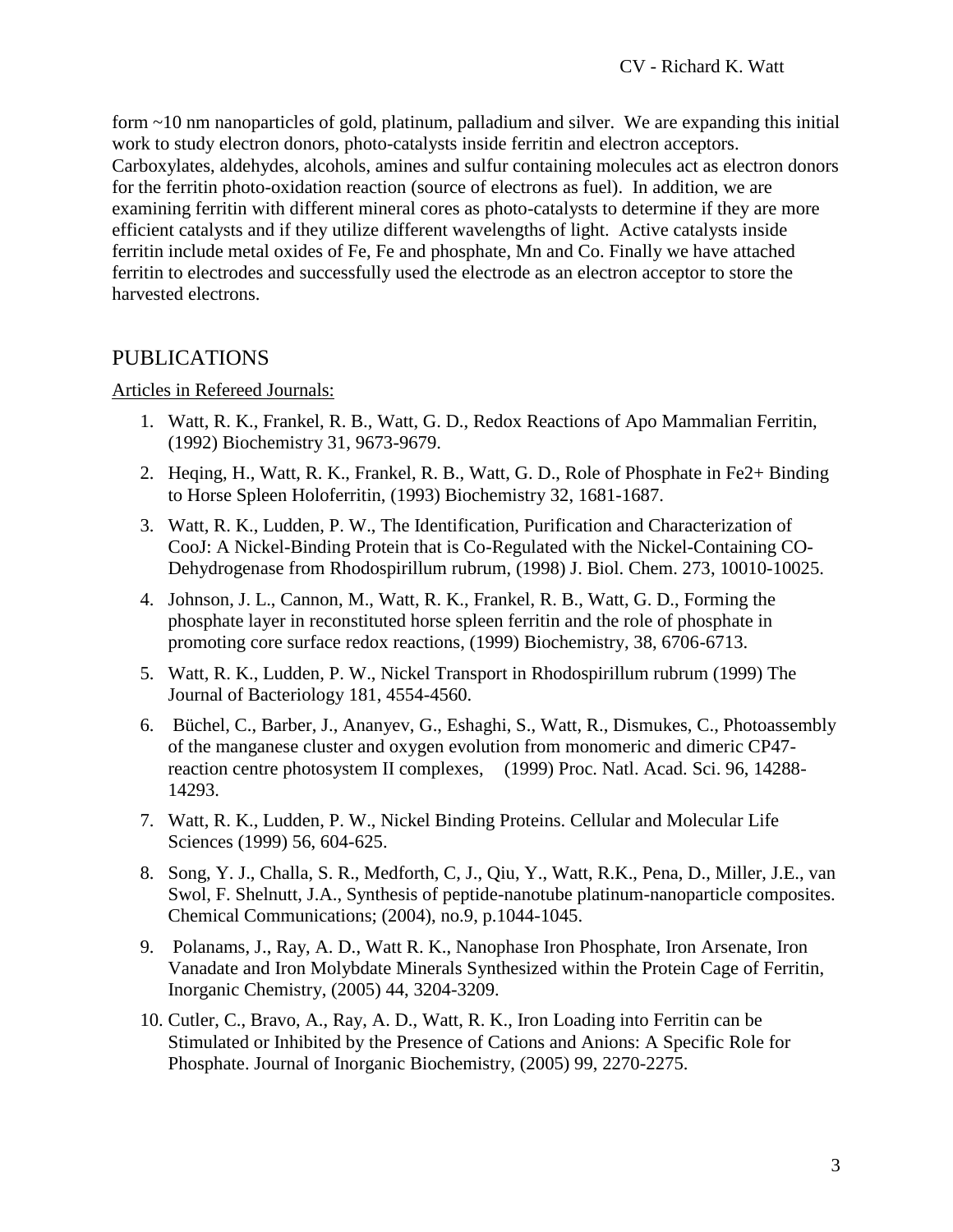- 11. Zhang, B., Watt, R. K., Galvez, N., Dominguez-Vera, J. M., Watt, G. D., Rate of Iron Transfer through the Horse Spleen Ferritin Shell Determined by Formation of Prussian Blue and Fe-Desferrioxamine in the Ferritin Cavity. Biophysical Chemistry (2006) 120, (2) 96-105.
- 12. Tyryshkin, A. M., Watt, R. K., Baranov, S. V., Dasgupta, J., Hendrich, M. P., Dismukes, G. C., Spectroscopic evidence for Ca2+ involvement in the assembly of the Mn4Ca cluster in the photosynthetic water-oxidizing complex. Biochemistry (2006) 45, (43) 12876-12889.

#### **(Articles in Refereed Journals while at BYU.)**

- 13. Zhang, F., Gates, R. J., Smentkowski, V. S., Natarajan, S., Gale, B. K., Watt, R. K., Asplund, M. C., Linford, M. R., Direct Adsorption and Detection of Proteins, Including Ferritin, onto Microlens Array Patterned Bioarrays, J. Am. Chem. Soc. (2007), 129, 9252-9253.
- 14. Shin, K. M., Watt, R. K., Watt, G. D., Choi, S. H., Kim, H. H., Kim, S. I., Kim, S. J., Characterization of ferritin core on redox reactions as a nanocomposite for electron transfer. Electrochimica Acta (2010), 55, (10) 3486-3490.
- 15. Watt, R.K., Hilton, R. J., Graff, D. M., Oxido-Reduction is not the Only Mechanism Allowing Ions to Traverse The Ferritin Protein Shell (Invited Review), Biochim. Biophys. Acta (2010), 1800, 745-759.
- 16. Johnson J. Kenealey, J., Hilton, R.J., Bronsahan, D., Watt, R.K., Watt, G.D., Nonreductive iron release from horse spleen ferritin using desferoxamine chelation, J. Inorg. Biochem. (2011), 105, 202-207.
- 17. Watt, R.K., The many faces of the octahedral protein ferritin (Invited Review), BioMetals, (2011) 24 (3), 489-500.
- 18. Alejandro E. Yevenes, A. E., Marquez, V., Watt, R. K., Cloning and characterization of Chlorobium tepidum Ferritin, Biochimie (2011) 93 352-360.
- 19. Keyes, J. D., Hilton, R. J., Farrer, J., Watt, R. K., Ferritin as a Photocatalyst for Gold Nanoparticle Synthesis, Journal of Nanoparticle Research (2011) 13, 2563-2575.
- 20. Snow, C., Martineau, L. N., Hilton, R. J., Brown, S., Farrer, J., Boerio-Goates, J., Woodfield, B. F., Watt, R. K., Ferritin iron mineralization proceeds by different mechanisms in MOPS and imidazole buffers, J. Inorg. Biochem. (2011) 105, 972-977.
- 21. Orihuela, R., Fernández, B., Atrian, S., Watt, R. K., Domínguez-Vera, J. M., Capdevila, M. Ferritin and Metallothionein: Dangerous Liaisons. Chem. Comm. (2011) 28, 47(44). 12155-7.
- 22. López-Castro, J. D., Delgado, J. J., Perez-Omil, J. A., Gálvez, N., Cuesta, R., Watt R. K., Domínguez-Vera, J. M. A New Approach to the Ferritin Iron Core Growth: The Core Shape is a Fingerprint of the Protein Capsid Composition. Dalton Trans*.* (2012) **41**, 1320–1324.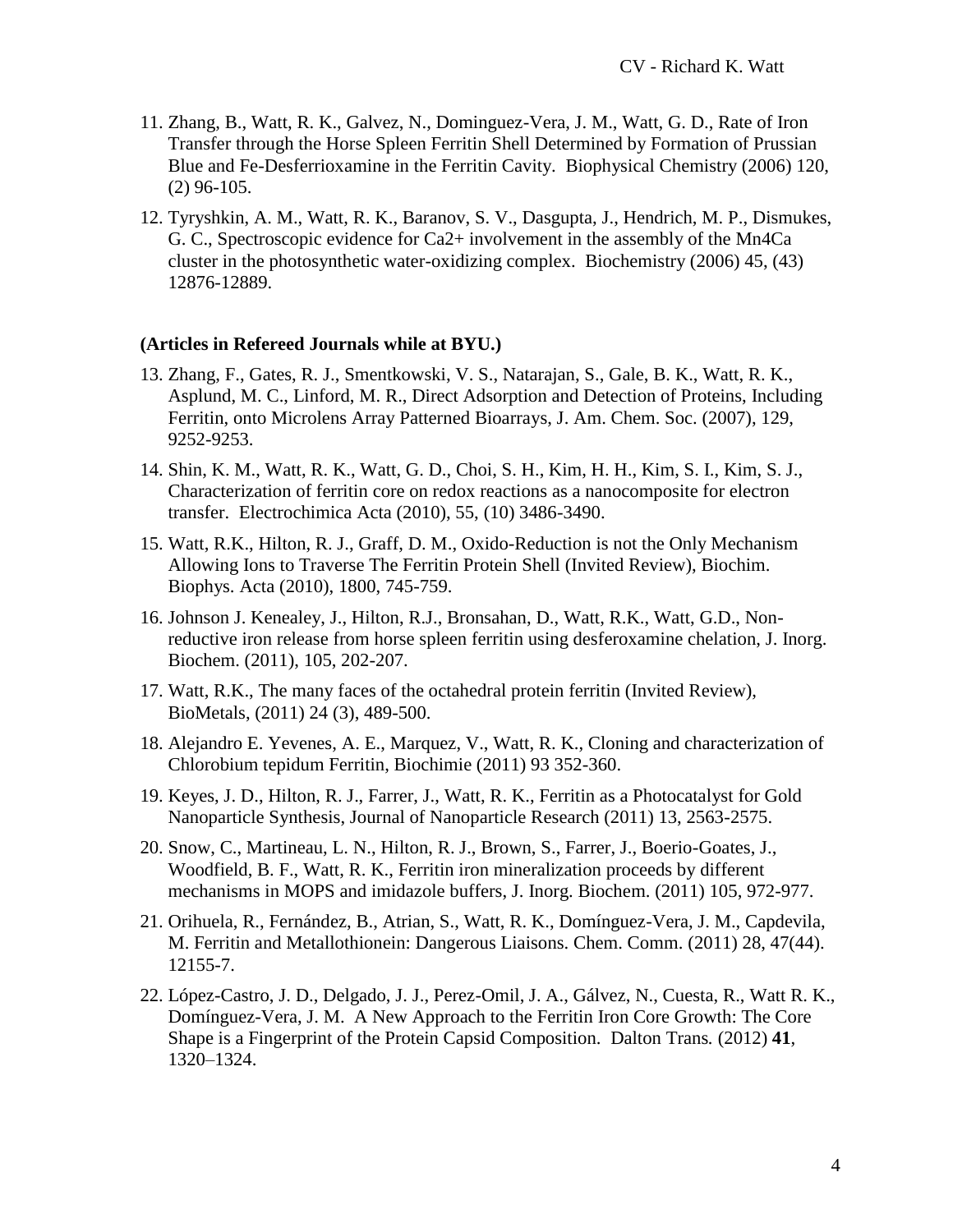- 23. Hilton, R. J., Andros, N. D., Watt, R. K., The Ferroxidase Center is Essential for Ferritin Iron Loading in the Presence of Phosphate and Minimizes Side Reactions that Form Fe(III)-Phosphate Colloids. BioMetals (2012) 25 (2), 259-273.
- 24. Hilton, R. J., Zhang, B., Watt, G. D., L. Naomi Martineau, Watt, R. K., Anion Deposition into Ferritin. J. Inorg. Biochem. (2012) 108, 8-14.
- 25. Hilton, R. J., Seare, M. C., Andros, N. D., Kenealley, Z., Watt, R. K., Phosphate Inhibits In Vitro Fe3+ Loading into Transferrin by Forming a Soluble Fe(III)-Phosphate Complex: A Potential Non-Transferrin Bound Iron Species. J. Inorg. Biochem. (2012) 110, 1-7.
- 26. Watt, R. K., A Unified Model for Ferritin Iron Loading by the Catalytic Center: Implications for Controlling "Free Iron" during Oxidative Stress. ChemBioChem (2013), 14, 415-419.
- 27. Watt, R. K., Petrucci, O. D., Smith, T., Ferritin as a model for developing 3rd generation nano architecture organic/inorganic hybrid photo catalysts for energy conversion, Catalysis, Science & Technology (2013) 3, 3103-3110.
- 28. Petrucci, O. D., Buck, D. C., Farrer, J. K., Watt, R. K., A ferritin mediated photochemical method to synthesize biocompatible catalytically active gold nanoparticles: size control synthesis for small (similar to 2 nm), medium (similar to 7 nm) or large (similar to 17 nm) nanoparticles. RSC Advances (2014) 4, (7) 3472-3481.
- 29. Colton, J. S., Erickson, S. D., Smith, T. J., Watt, R. K., Sensitive detection of surfaceand size-dependent direct and indirect band gap transitions in ferritin. Nanotechnology (2014), 25, (13) Article number 135703.
- 30. Brito C., Matias, C., Gonzalez-Nilo, F. D., Watt, R. K., Yevenes, A., The C-terminal regions have an important role in the activity of the ferroxidase center and the stability of Chlorobium tepidum ferritin. Protein J. (2014), 33, 211-220.
- 31. Arenas-Salinas, M., Townsend, P. D., Brito, C., Marquez, V., Marabolli, V., Gonzalez-Nilo, F., Matias, C., Watt, R. K., Lopez-Castro, J. D., Dominguez-Vera, J., Pohl, E., Yevenes, A., [The crystal structure of ferritin from](https://www.ncbi.nlm.nih.gov/pubmed/25079050) *Chlorobium tepidum* reveals a new [conformation of the 4-fold channel for this protein family.](https://www.ncbi.nlm.nih.gov/pubmed/25079050) Biochimie (2014), DOI: 10.1016/j.bhichi.2014.07.019.
- 32. Erickson, S. D., Smith, T. J., Moses, L., Watt, R. K., Colton, J. S., Non-native Co, Mn, and Ti Oxyhydroxide Nanocrystals synthesized within the Protein Ferritin for High Efficiency Solar Energy Conversion. Nanotechnology (2015), 26, 015703.
- 33. Smith, T. J., Erickson, S. D., Matias Orozco, C., Fluckiger, A., Moses, L. M., Colton, J. S., Watt<sup>,</sup> R. K., Tuning the Band Gap of Ferritin Nanoparticles by Co-Depositing Iron with Halides or Oxo-anion. *J. Mater. Chem. A*, (2014), 2 (48) 20782-20788.
- 34. Swensen, A. C., Finnell, J. G., Matias, C, Gross, A. J., Prince, J. T., Watt, R. K., Price, J. C., Whole blood and urine bioactive Hepcidin-25 determination using liquid chromatography mass spectrometry. Analytical Biochemistry (2017), 517, 23-30.
- 35. Matias, C., Belnap, D. W., Smith, M. T., Stewart, M. G., Torres, I. F., Gross, A. J., Watt, R. K., Citrate and albumin facilitate transferrin iron loading in the presence of phosphate, J. Inorg. Biochem., 168 (2017) 107–113